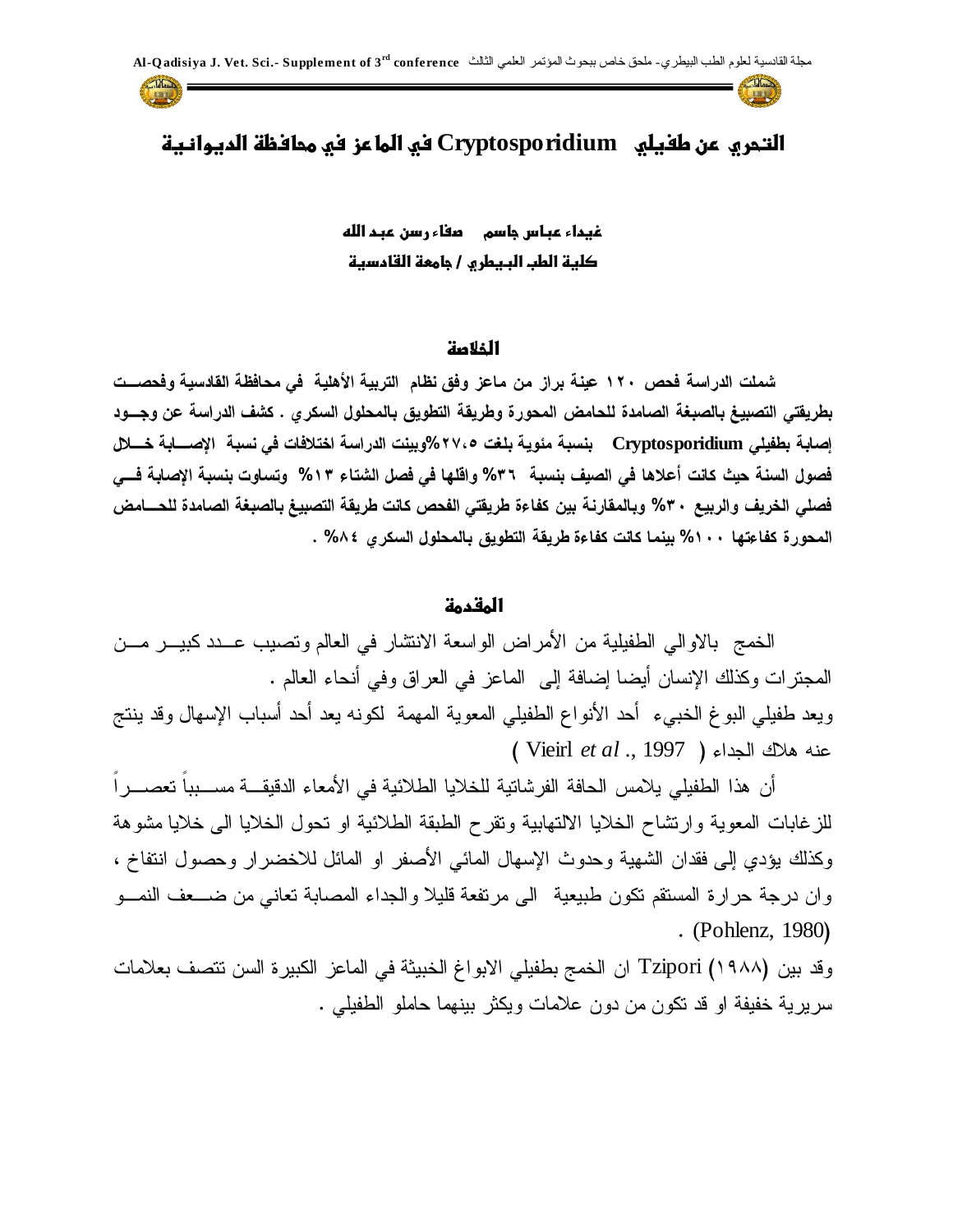**اضطواد وطرق اضعطل** 

### **جطع اضعيظات**

جمعت (١٢٠) عينه براز من الماعز في محافظة الديوانية و هو نوع الماعز المربي وفق نظام النربية الاهلية وقد نم جمع العينات في عبوات بلاستيكة نظيفة ومغلقة بأحكام وســـلجت عليهــــا كافــــة المعلومات العمر ، الجنس وتم فحص بعض العينات بعد نقلها للمختبر مباشرة وتم فحص بعض العينات بعد حفظها في محلول الفورمالين تركيز ١٠% لحين الفحص . وقد تم الفحص حسب النالي :-Flotation method (Anderson ,1981) أ –مز ج ١–٢ غم من البر از مـع (١٥–٢٠) ملم من المـاء المقطر رشح المزيـج خلال ثلاث طبقات من الشاش الطبي ثم وضع في الجهاز الطرد المركزي ليدور الى ٥٠٠ دورة /دقيقة ولمدة (١٠) دقائق . ب– تم التخلص من السائل الطافي وعمل معلق من المترسب في المحلول السكري ج– ينبذ المعلق مرة أخرى في جهاز الطرد المركزي بنفس السرعة والمدة الزمنية السابقة ، بعد ذلك يتم إدخال سلك معدني ذي عروة (Loop) بقظر (٧) ملم لرفع السائل من السطح المقعر ووضعة على الشريحة ثم وضع غطاء الشريحة فوقه والفحص بالمجهر بقوه تكبير x · x , x · x . ٢– تقنية التصبيغ بالصبغة الصامدة للحامض المحورة Acid fast stain (Baron *et al*., 1994) أ – نبذ بجهاز الطرد المركز ي محلول 10% فور مالين المضاف إلى عينه البر از بسر عة ٥٠٠ دور ة / دقبقة ولمدة ١٠ دقائق . ب– رفعت الطبقة العليا من المنرسب باستخدام ماصة باستور ووضعت طبقة منها علـــى الشـــريحة الز جاجبة . ت– تثبيت المسحات المحضرة بدرجة ٧٠م لمدة ١٠ دقائق في فرن التجفيف الحرارى . ث – صبغت المسحات المثبتة بصبغة الكاربون فوكسين المحضر ولمدة ٣ – ٥ دقائق ( لاضرورة لاستخدام الحرارة) . ج – تغسل المسحات المصبوغة بالماء القطر . ح– غمرت المسحات بمزيل الصبغة لمدة دقيقة واحدة حتى انقطاع جريان الصبغة الحمراء من الشريحة خ- غسلت الشرائح بالماء المقطر جيداً وجففت بالهواء . د– غمرت الشرائح بالصبغة المعتادة المثيلين الزرقاء لمدة دقيقة واحدة .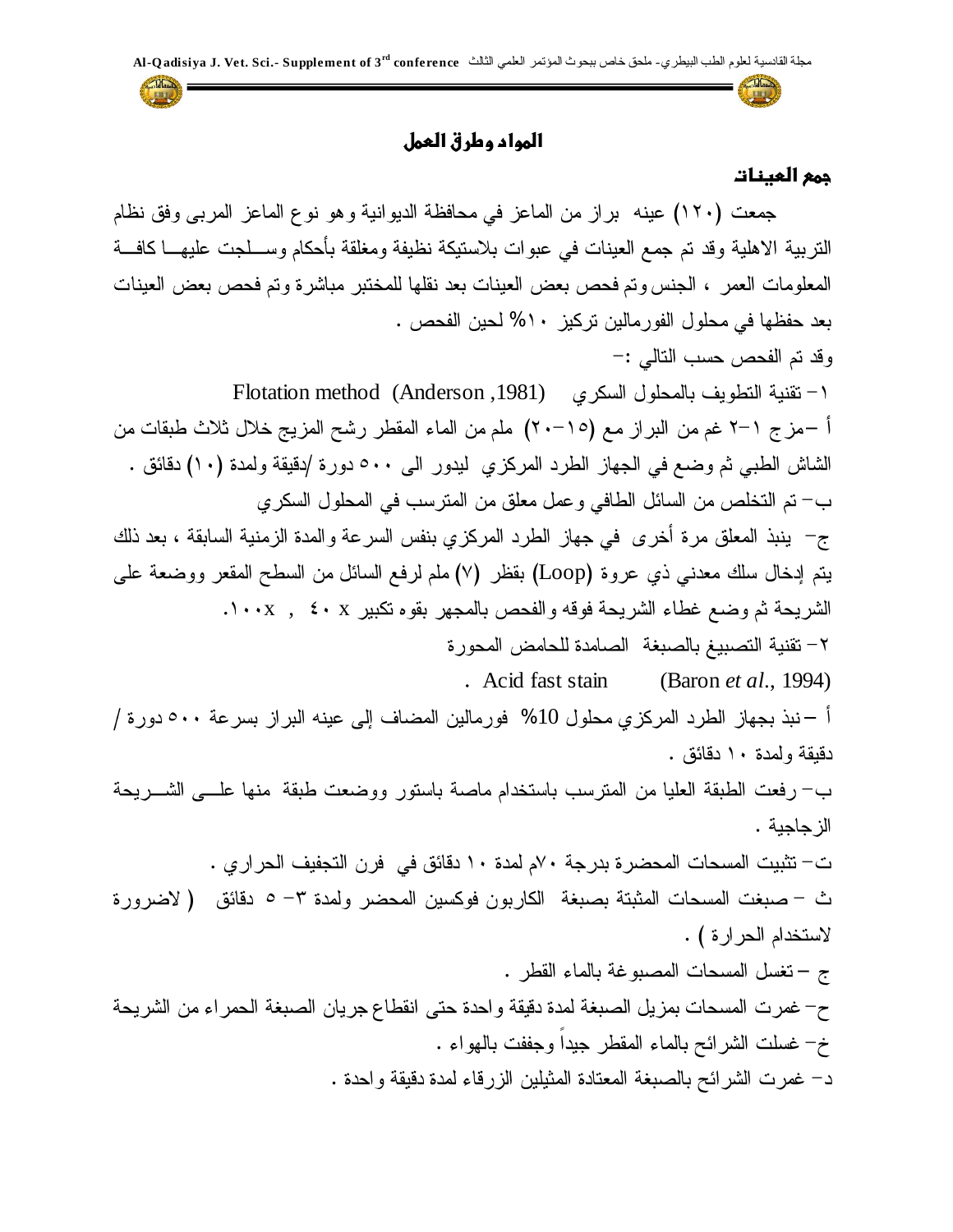The

ذ- غسلت الشرائح بالماء المقطر جيداً وجففت بالهواء ثم فحصت بالمجهر الضوئي بقوة تكبير x · x  $\cdot \cdot \cdot x$ 

#### **اضظتائج**

أظهرت هذه الدراسة من خلال فحص ١٢٠ عينة براز خلال اشهر الدراسة الاثنـى عشراً والتي قسمت فيه إلى مواسم وفصول بدءاً من فصل الصيف (حزير ان ٢٠٠٧ –فصل الربيع آذار ، نيسان ، أيار ٢٠٠٨ ) أن نسبة الإصابة الكلية بطفيلي البوغ الخبيء في المساعز هــي ٢٧،٥% .وبالنســـبة لمواسم السنة كانت النسب في اشهر الصيف ٣٦% إما الخريف ٣٠% والشتاء ١٣% والربيع ٣٠% وكما هو موضح في الجدول رقم (١) .وكذلك تم في هذا البحث مقارنة بين استخدام طريقة التطويــف بالمحلول السكرى وطريقة التصبيغ بالصبغة الصامدة للحامض فكانت العينات الموجبة بالصبغة الصامدة للحامض التي تم أجراء طريقة التطويق لها بلغت ٣٣ عينة من مجموع ١٢٠ عينة ولكن عند أجـــراء النطويف لنفس العينات بلغ عدد العينات الموجبة ٢٧ عينة وبذلك كانت طريقة التصبيغ ذات نسبة كفاءة ١٠٠% بينما التطويف بالمحلول السكري ذات نسبة كفاءة ٨٤% وكما هو موضح في الجدول رقم (٢)

| النسبة المئوية للإصابة | النسبة المئوية للإصابة | عد العينات المصابة | عد العينات    | الموسم              |
|------------------------|------------------------|--------------------|---------------|---------------------|
| خلال الموسم            |                        |                    |               |                     |
|                        |                        |                    |               | الصيف               |
| $\tau\tau$             | $\pmb{\xi}$ .          | ٤                  | $\mathcal{N}$ | حزیران (۲۰۰۷)       |
|                        | $\mathbf{r}$ .         | ٣                  | $\mathcal{N}$ | تموز                |
|                        | $\pmb{\xi}$ .          | ٤                  | $\mathcal{N}$ | أب                  |
|                        |                        |                    |               |                     |
|                        |                        |                    |               | الخريف              |
| $\mathbf{r}$ .         | $\mathbf{r}$ .         | ٣                  | $\mathcal{N}$ | أيلول               |
|                        | $\mathbf{Y}$ .         | ۲                  | $\mathcal{N}$ | نشرين الأول         |
|                        | $\pmb{\xi}$ .          | ٤                  | $\mathcal{N}$ | نشرين الثاني        |
|                        |                        |                    |               |                     |
|                        |                        |                    |               | الشناء              |
| $\mathcal{L}$          | $\mathbf{Y}$ .         | ۲                  | $\mathcal{N}$ | كانون الأول         |
|                        | $\mathcal{N}$          |                    | $\mathcal{N}$ | كانون الثاني (٢٠٠٨) |
|                        | $\mathcal{N}$          | ١                  | $\mathcal{N}$ | شباط                |
|                        |                        |                    |               |                     |

| جدول رقم (١) يوضح أعداد ونسب الإصابة بطفيلي البوغ الخبيء خلال مواسم السنة |  |
|---------------------------------------------------------------------------|--|
|---------------------------------------------------------------------------|--|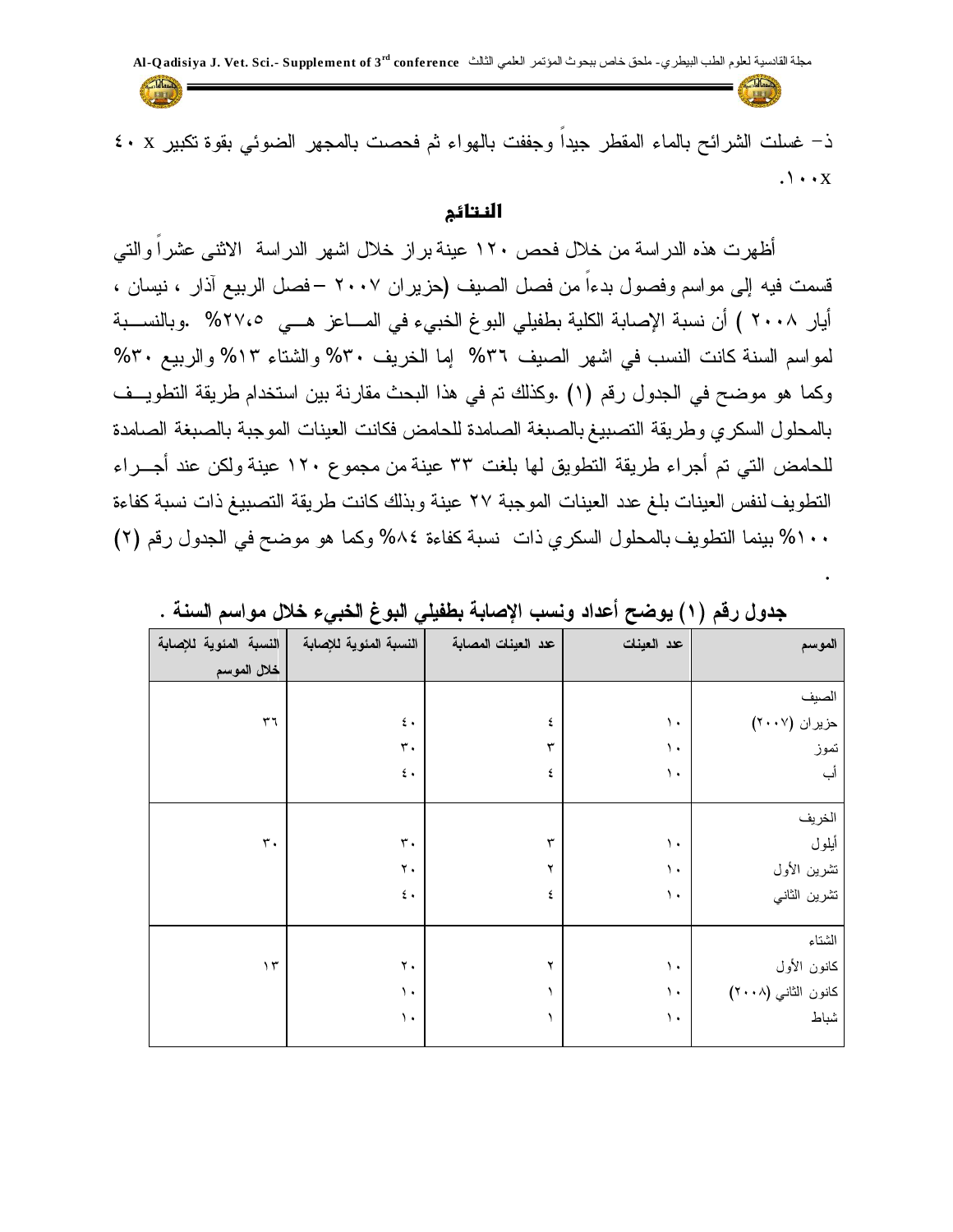**conference rd** مجلة القادسية لعلوم الطب البيطري- ملحق خاص ببحوث المؤتمر العلمي الثالث **3 of Supplement .-Sci .Vet .J adisiya Q-Al**

| Chanta da      |                      |            |                      | a della |
|----------------|----------------------|------------|----------------------|---------|
|                |                      |            |                      | الربيع  |
| $\mathbf{r}$ . | $\mathbf{y}$ .       |            | $\ddot{\phantom{1}}$ | آذار    |
|                | $\mathbf{r}$ .       | س          | $\bullet$            | نيسان   |
|                | $\epsilon$ .         |            | $\bullet$            | أيار    |
|                |                      |            |                      |         |
|                | $\forall V \in \Phi$ | $\tau\tau$ | 17.                  | المجموع |

جدول رقم (٢) يوضح المقارنة بالفحص بين التطويف بالمحلول السكري والفحص بالصبغة الصامدة للحامض المحور ة .

| الفحص بالتطويف بالمحلول | الفحــص بالصـــبغة الصـــــامدة | عد العينات المصابة | الأشهر                                         |
|-------------------------|---------------------------------|--------------------|------------------------------------------------|
| السكري                  | للحامض المحورة                  |                    |                                                |
| ٣                       | ٤                               | ٤                  | $(\mathbf{Y}\cdot\mathbf{Y}^{\prime})$ حزیر ان |
|                         | ٣                               | ٣                  | تموز                                           |
| ٤                       | ٤                               | ٤                  | أب                                             |
| ٣                       | ٣                               | ٣                  | أبلول                                          |
|                         | ۲                               |                    | نشرين الأول                                    |
| ۳                       | ٤                               | ٤                  | تشرين الثاني                                   |
|                         | ۲                               |                    | كانون الأول                                    |
|                         |                                 |                    | كانون الثاني (٢٠٠٨)                            |
|                         |                                 |                    | شباط                                           |
|                         | ۲                               |                    | آذار                                           |
|                         | ٣                               | ٣                  | نبسان                                          |
| ٤                       | ٤                               | ٤                  | أيار                                           |
|                         |                                 |                    |                                                |
| $\mathbf{Y} \mathbf{V}$ | $\tau\tau$                      | ٣٣                 | المجموع                                        |

### **اضطظاشذة**

بينت نتائج هذه الدرسة معرفة انتشار طفيلي البوغ الخبيء في الماعز وحسب مواسم السنة اذ كانت نسبة الإصابة الكلية ٢٧،٥% وهذه النسبة تفوق ماسجله البكـري، (٢٠٠٢) حيث سجل نســبة ٤،٧ ٥% في الموصل والطائي (١٩٩٧) في ديالي حيث سجل ٧،٣% وقد يعود الاختلاف الى البيئة او نوع النربية وكذلك عدد العينات والفئات العمرية و طرق النربية فالحيوانات الكبيرة بالعمر التبي نكون (Giallettil *et al*., 1986 نسبة مقاربة بلغت ٢٥% . اما فيما يخص المواسم فكانت أعلى نسبة إصـــابة خــلال موســـم الصيف بلغت ٣٦% وإقل نسبة في موسم الشتاء بلغت ١٣% وقد يعود ذلك بسبب درجات الحرارة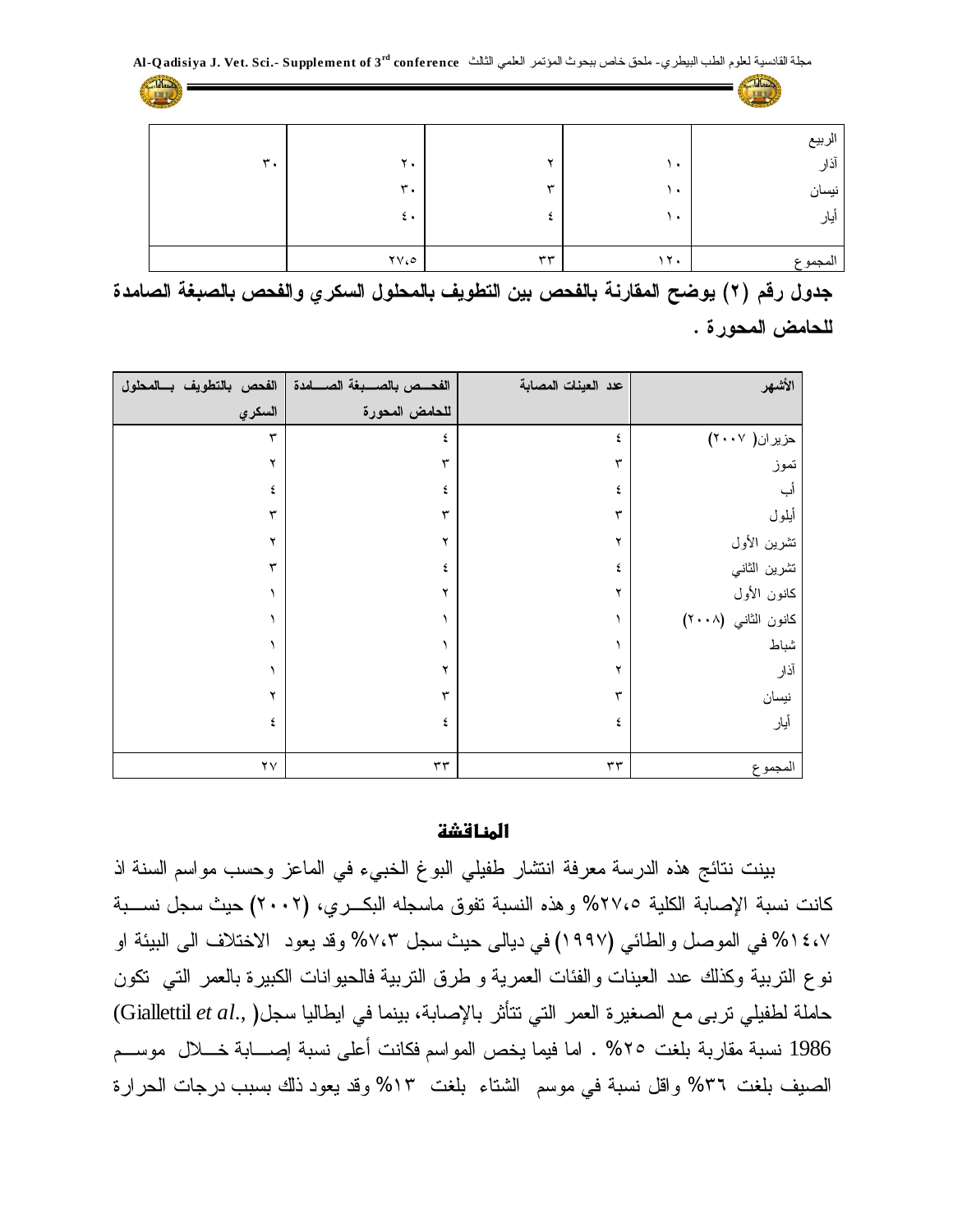**conference rd** مجلة القادسية لعلوم الطب البيطري- ملحق خاص ببحوث المؤتمر العلمي الثالث **3 of Supplement .-Sci .Vet .J adisiya Q-Al**

 $=$ 

والرطوبة التي تساعد في مقاومة أكياس بيض الطفيلي وكذلك بسبب انتشار الحشرات التي تساهم فـــي نقل أكياس البيض و هذا يتفق مـع مـا نكر ه (Chhabra and Pandey, 1991)أما بالنســـبة لانتشـــار الإصابة خلال اشهر السنة فقد كانت أعلى نسبة إصابة خلال اشهر الصيف والربيع أما اقلها فقد كان خلال شهري كانون الثاني وشباط وقد يعود ذلك الى انخفاض درجات الحرارة انتشار هذين الشهرين Vierl *et al* ., 1997 الدراسة مقارنة للفحص بين طريقة التطويف بالمحلول السكري وطريقة التصبيغ بالصبغة الصلمدة للحامض المحورة فبلغت نسبة كفاءة الطريقة الاولى ٤٨% بينما كانت طريقة التصبيغ بالصبغة الصامدة للحامض المحورة هي الاكفأ بنسبة ١٠٠% و هذا يتفق مع ماسجله البكري (٢٠٠٢) حيث كانت نســبة كفاءة الطريقة الاولى (٨٦%) بينما الصبغة الصامدة للحامض ذات كفاءة ١٠٠% وهذا يوكـد اهميــة التصبيغ بالصبغة الصامدة المحورة للكشف عن الحالات المصابة بطفيلي البوغ الخبيء كما جاء فسى Argomand-Zadeh and Dalimi (١٩٩٤). Argomand-Zadeh and Dalimi (١٩٩٤) المصابة أو الحاملة للطفيلي لها أهمية في نقل الخمج الى المضائف الأخرى وخاصة الإنسان .

## **اضطصادر اضعربية**

- البكر ي ، هيثم صديق عبد الله (٢٠٠٢) . الاوالي الطفيلية في الجهاز الهضمي للماعز المذبوح في منطقة الموصل ، أطروحة ماجستير كلية الطب البيطري – جامعة الموصل ،الموصل ، العر اق.
- الطائي ، مجيد حمود(١٩٩٧). در اسة وبائية الابواغ الخبيئة في محافظـــة ديـــالي . رســـالة ماجستير، كلَّية الطب البيطري ، جامعة بغداد ،بغداد، العراق .

## **المصادر الأجنبية**

 -Anderson, B.C. and Bulgin, M.S. (1981) . Enteriti caused by cryptosporidium in calves -vet . Med ./small Animal clinician University of Idaho world rnimal clinician University of Idaho world regional program in Veterinary Medicine Cald well veterinoy Teaching center . Pp. 868.

-Argomand-Zadeh , K.H. and Dalimi , A. (1994). Comparison of 12 technigues for dedcction of cryptosporidium oocysts .Archde Iinst 44- 45 :31-38.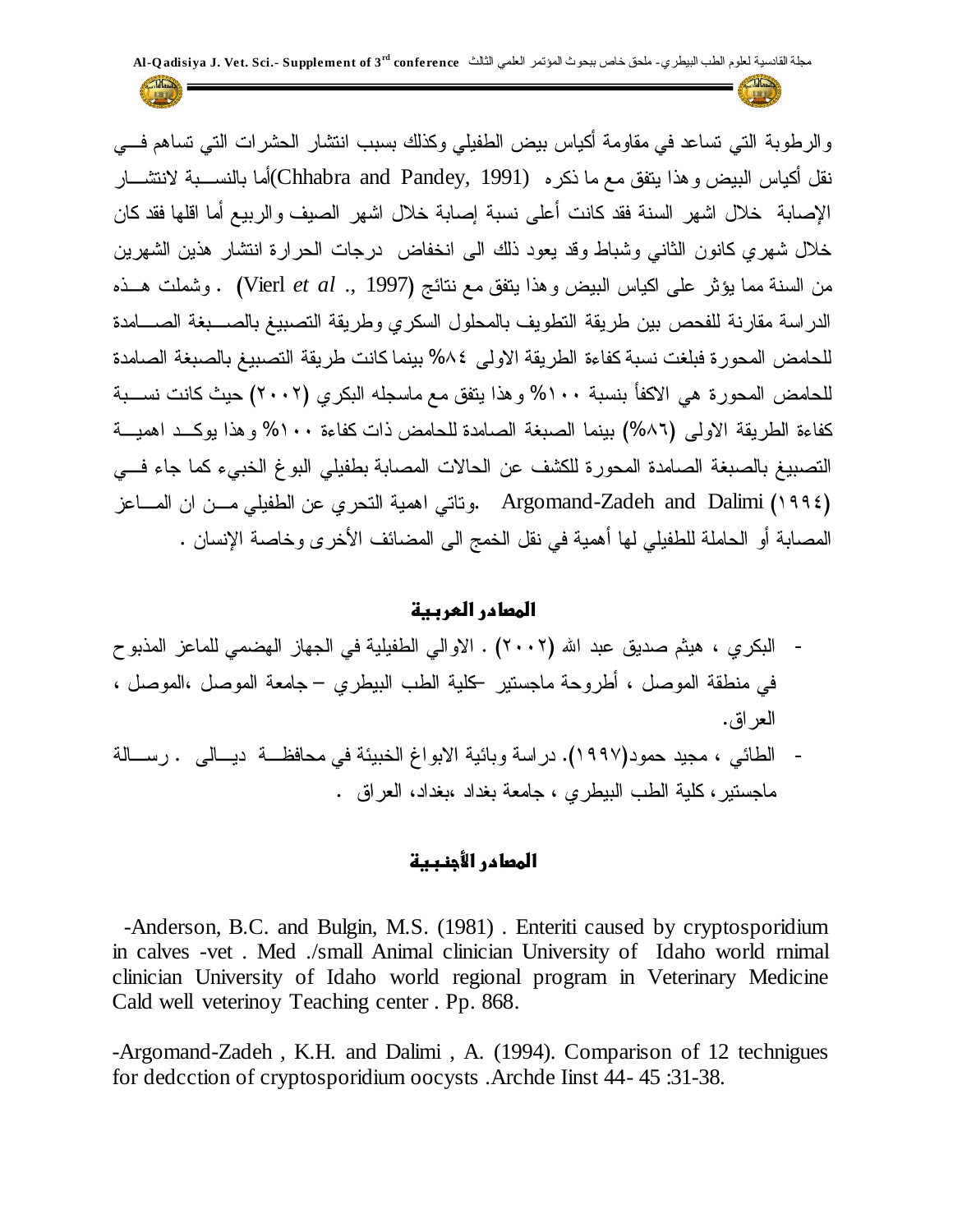

-Baron ,E.J.O. , Peterson ,L. and finegold ,S. M. (1994) .Diagnostic micro biolojy , th ed . Mosby Year Book .Incst . Louis , 792.

-Chhabra , R.C. and Pandey, V.s. (1991). Coccidia of goat in Zimbabwe. Vet . Parasitology , 39 (3-4):199.

-Fayer, R. and Nerael , T. (1996) . Efect of low temperature on viability of C.parvun Oocyat . App. Environ . Microbiol ,62: 1431-lH33 .

-Giallettil, Grelloni , V., Rossarigo , E.C. and Fioroni ,A.(1986) . Cryptosporidiosis in some herds in centeal Itary . Abst in Vet .Bull 1987,67 (4) Abst  $-20,1$ .

-Pohlenz ,J. (1980) . Bovine Cryptosporididioois Assiut . Vet . Med .J. 7: 38-Uo .

-Tzipori , S. (1988) crypto sporidiosis in Perspective advance parasitology Edited by Baker, J. R. and cryptosporidium in calves .Vet .Med .muiler, R.Academicpress. Newyork., 27:63-120 .

-Vieirl, L., lima , J .D ., Ross , J .S.(1997) .Derelopmental of Eimeria ninakoly akimovae ,Yakimof fand Rastegaire ff1930 emind livine 1961 in experimentally in feced goats (caprahircus). J Parasitol Dec. , 83(6) 1015- 1518.

# **Inquie into Cryptosporidium Parasite in goot of AL- Diwaniya Province**

**Ghydaa Abas Jassim Safaa Ressn Abdula Coll. Of Vet . Med , Univ of AL-Qadisiya**

## **Abstract**

 **The aim of study to investigate of Crypto sporidium parasite in gout Atotal of 120 faecal samples were examined in this study which collected from goat in open breeding or raising od Al- Diwania Proincp and examined by Acid fast stain and flotation method .**